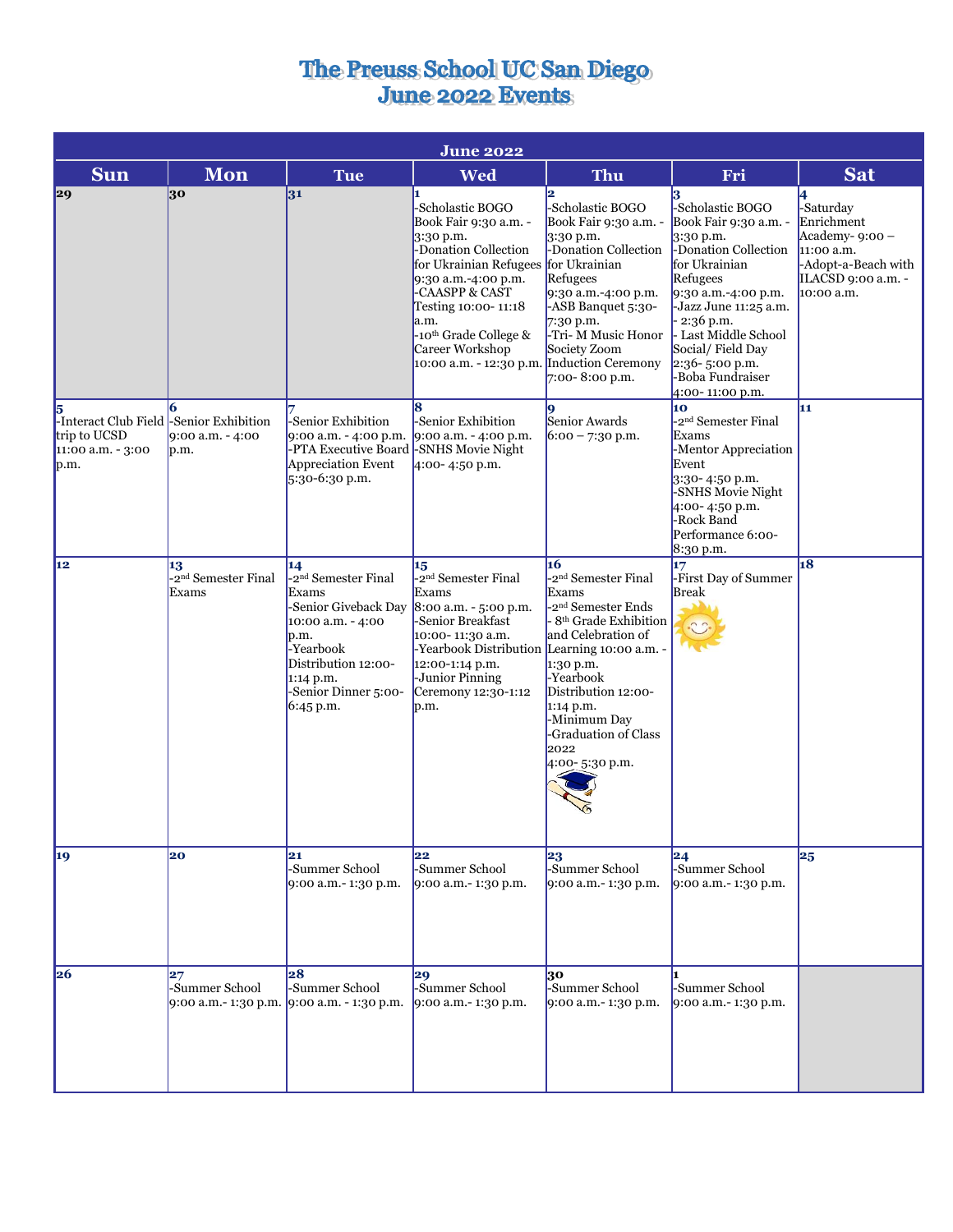| <b>EVENT:</b>                                                                              | Day, Date &<br><b>Time</b>                                               | <b>Location</b>                                                | <b>Description</b>                                                                                                                                                           |
|--------------------------------------------------------------------------------------------|--------------------------------------------------------------------------|----------------------------------------------------------------|------------------------------------------------------------------------------------------------------------------------------------------------------------------------------|
| <b>CAASPP &amp; CAST</b><br><b>Testing</b>                                                 | Wednesday<br>6/1/2022<br>10:00-11:18 a.m.                                | Classrooms, small<br>conference room,<br>and community<br>room | CAASPP and CAST testing for grades<br>6, 7,8,11, and 12.                                                                                                                     |
| <b>Sanitary</b><br><b>Donations for</b><br><b>Ukrainian</b><br><b>Immigrants</b>           | Tuesday-Friday,<br>$5/31/22 - 6/3/22$<br>9:30 a.m. - 4:00<br>p.m.        | In the Library                                                 | The NAMI and Interact Club will<br>collect sanitary donations through<br>the week for Ukrainian Refugees.                                                                    |
| <b>Scholastic BOGO</b><br><b>Book Fair</b>                                                 | Thursday-Friday,<br>$4/25/22 - 6/3/22$<br>9:30 a.m.- 3:30<br>p.m.        | Library                                                        | The Library will hold a buy one get<br>one scholastic book fair.                                                                                                             |
| 10th Grade College<br>& Career<br>Workshops                                                | Tuesday-<br>Wednesday,<br>$5/24/22 - 6/1/22$<br>10:00 a.m.-12:30<br>p.m. | <b>Walton Center</b>                                           | 10 <sup>th</sup> grade Advisory team will host a<br>series of college and career<br>workshops.                                                                               |
| <b>ASB Banquet</b>                                                                         | Thursday, $6/2/22$<br>5:30-7:30 p.m.                                     | <b>BJ's Mission</b><br>Valley                                  | End of year Banquet for ASB<br>members to acknowledge seniors<br>and to celebrate all of ASB's<br>accomplishments.                                                           |
| <b>Tri-MM Music</b><br><b>Honor Society</b><br>Zoom<br><b>Induction</b><br><b>Ceremony</b> | Thursday, $6/2/22$<br>7:00-8:00 p.m.                                     | Via Zoom                                                       | The Tri-M Music Honor Society will<br>host a zoom induction ceremony for<br>20 students and their parents.                                                                   |
| <b>Jazz June</b>                                                                           | Friday, 6/3/22<br>11:25 a.m.-2:36<br>p.m.                                | <b>Walton Center</b>                                           | Jazz June is a celebration of the<br>multicultural history of jazz. It will<br>be showcased through a series of<br>drama performances, live music, and<br>video projections. |
| <b>Last Middle</b><br><b>School Social/</b><br><b>Field Day</b>                            | Friday, $6/3/22$<br>$2:36 - 5:00$ p.m.                                   | <b>Manchester Field</b><br>& Big Tent on<br>Manchester Filed   | Middle school students will enjoy<br>music, games, and snacks.                                                                                                               |
| <b>Boba Fundraiser</b>                                                                     | Friday, $6/3/22$<br>4:00-11:00 p.m.                                      | Tapioca Express at<br>UC San Diego                             | Fundraiser hosted by the NAMI club<br>to raise money for Ukrainian refugee<br>packages.                                                                                      |
| <b>Saturday</b><br>Enrichment<br><b>Academy (SEA)</b>                                      | Saturday, $6/4/22$<br>$9:00 - 11:00$ a.m.                                | The Preuss School-<br><b>Various</b><br>Classrooms             | Students sign up in Advisory class<br>for tutoring by teachers and tutors.                                                                                                   |
| <b>Adopt-a-Beach</b><br>with I Love a Clean<br><b>San Diego</b>                            | Saturday, 6/4/22<br>9:00-10:00 a.m.                                      | Mission Bay Beach                                              | Students in the Ecology club will be<br>chaperoned by Ms. Petraglia for a<br>beach cleanup with the organization,<br>I Love a clean San Diego.                               |
| <b>Interact Field Club</b><br><b>Field trip to UC</b><br><b>San Diego</b>                  | Sunday, 6/5/22<br>11:00 a.m.- 3:00<br>p.m.                               | UC San Diego                                                   | The Interact Club will be chaperoned<br>by Mrs. Tiojanco to participate in the<br>creation of WAPI (water                                                                    |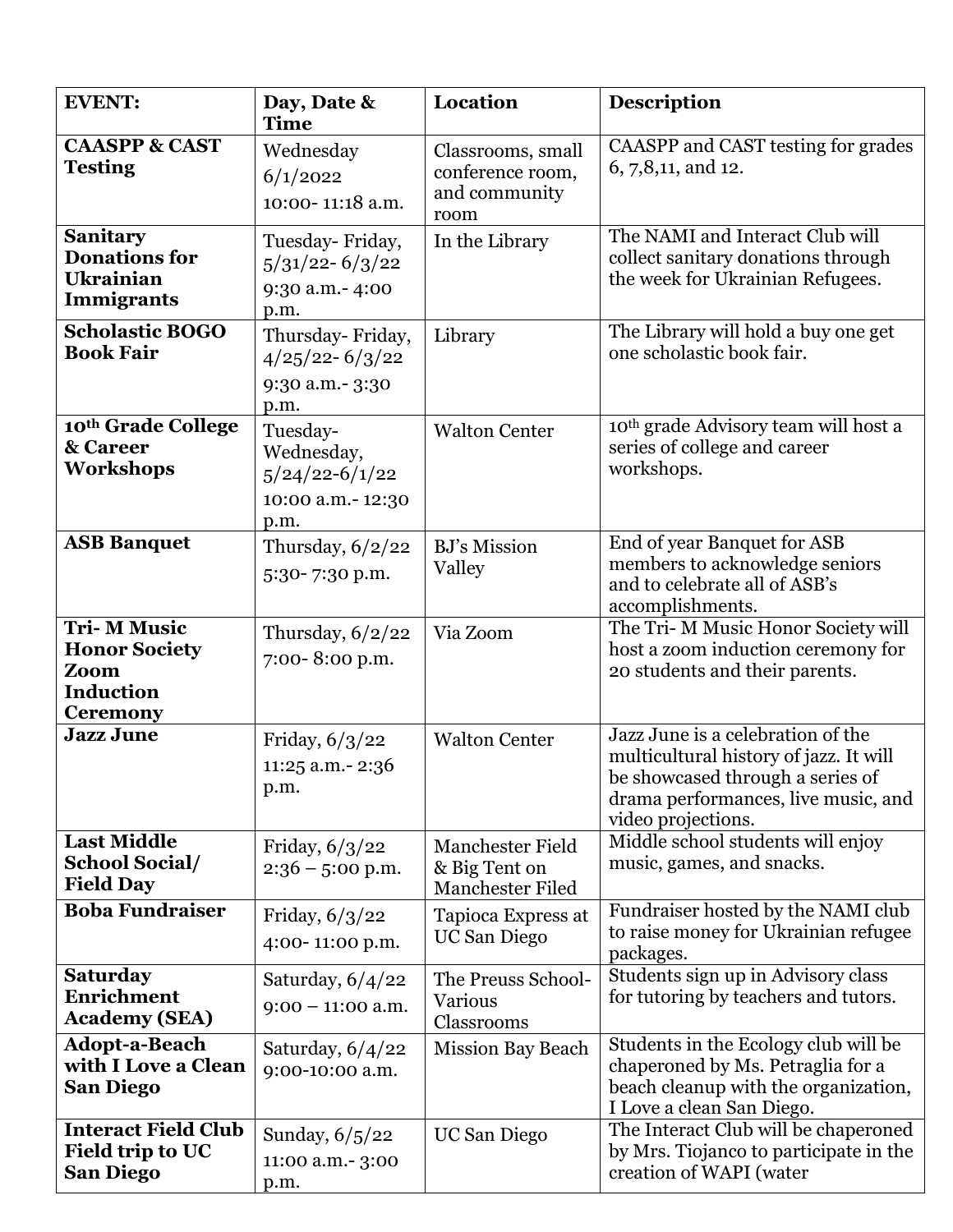|                                                                             |                                                                           |                                                                                                                      | pasteurization indicator) tools at UC<br>San Diego.                                                                                                                                                                                                                                 |
|-----------------------------------------------------------------------------|---------------------------------------------------------------------------|----------------------------------------------------------------------------------------------------------------------|-------------------------------------------------------------------------------------------------------------------------------------------------------------------------------------------------------------------------------------------------------------------------------------|
| <b>Senior Exhibitions</b>                                                   | Monday-<br>Wednesday,<br>$6/6/22 - 6/8/22$<br>$9:00$ a.m. $-4:00$<br>p.m. | <b>Senior Exhibitions</b><br>will be heled in the<br>small Conference<br>room, community<br>room, and the<br>Library | During Senior Exhibitions, students<br>will present their work to a group of<br>panel members for feedback. Their<br>work will include a research project,<br>an internship, and a service learning<br>contribution to the community.<br>Students must wear professional<br>attire. |
| <b>PTA Executive</b><br><b>Board</b><br><b>Appreciation</b><br><b>Event</b> | Tuesday, $6/7/22$<br>5:30-6:30 p.m.                                       | <b>Community Room</b>                                                                                                | A dinner event in appreciation of the<br>PTA Board for their service to the<br>PTA and The Preuss School during<br>the 2021-2022 academic year.                                                                                                                                     |
| <b>Spanish National</b><br><b>Honor Society</b><br><b>Movie Night</b>       | Thursday - Friday,<br>$6/8/22 - 6/10/22$<br>$4:00 - 4:50$ p.m.            | <b>Classroom D202</b>                                                                                                | The Spanish National Honor Society<br>will host a Movie Night for new<br>SNHS members and honorary<br>members.                                                                                                                                                                      |
| <b>Senior Awards</b>                                                        | Thursday, $6/9/22$<br>6:00-7:30 p.m.                                      | <b>Walton Center</b>                                                                                                 | Senior Awards night for the class of<br>2022                                                                                                                                                                                                                                        |
| 2 <sup>nd</sup> Semester Final<br><b>Exams</b>                              | Friday-Thursday<br>$6/10/22 - 6/16/22$                                    | Classrooms                                                                                                           | Please see schedule below                                                                                                                                                                                                                                                           |
| <b>Mentor</b><br><b>Appreciation</b><br><b>Event</b>                        | Friday, 6/10/22<br>3:30-4:50 p.m.                                         | <b>Small Conference</b><br>Room &<br><b>Community Room</b>                                                           | A dinner event in appreciation of the<br>volunteers who are currently serving<br>as mentors. Mentees will also be<br>invited, even if their mentor is not<br>able to attend.                                                                                                        |
| <b>Rock Band</b><br>performs at the<br><b>Che Café</b>                      | Friday, 6/10/22<br>6:00-8:30 p.m.                                         | The Che Café 1000<br>Scholars Dr. S La<br>Jolla CA 92037                                                             | Rock band will perform at the Che<br>Café to get a real life experience of<br>performing for the public.                                                                                                                                                                            |
| <b>Senior Giveback</b><br>Day                                               | Tuesday, 6/14/22<br>10:00 a.m.- 4:00<br>p.m.                              | Campus Wide                                                                                                          | Seniors are assigned to teachers and<br>staff to give back by helping with<br>various things assigned by the<br>teacher/staff member.                                                                                                                                               |
| <b>Senior Dinner</b>                                                        | Tuesday, $6/14/22$<br>5:00-6:45 p.m.                                      | <b>Walton Center</b>                                                                                                 | Annual senior dinner for the<br>graduating class of 2022.                                                                                                                                                                                                                           |
| <b>Yearbook</b><br><b>Distribution</b>                                      | Tuesday-<br>Thursday6/14/22-<br>6/16/22                                   | Amphitheater/<br><b>Walton Center</b><br>during lunch                                                                | Yearbooks will be distributed to<br>students who have purchased a<br>yearbook and allow students to pay<br>off the remaining balance of their<br>yearbook pre-order.                                                                                                                |
| <b>Senior Breakfast</b>                                                     | Wednesday,<br>6/15/22<br>10:00-11:30 a.m.                                 | <b>Walton Center</b>                                                                                                 | Annual Senior breakfast for the<br>graduating class of 2022.                                                                                                                                                                                                                        |
| <b>Junior Pinning</b><br><b>Ceremony</b>                                    | Wednesday,<br>$6/15/22$ 12:30 -<br>1:12 p.m.                              | <b>Walton Center</b>                                                                                                 | The seniors send the juniors off to<br>their senior year by giving them a<br>class of 2023 pin during the pinning<br>ceremony.                                                                                                                                                      |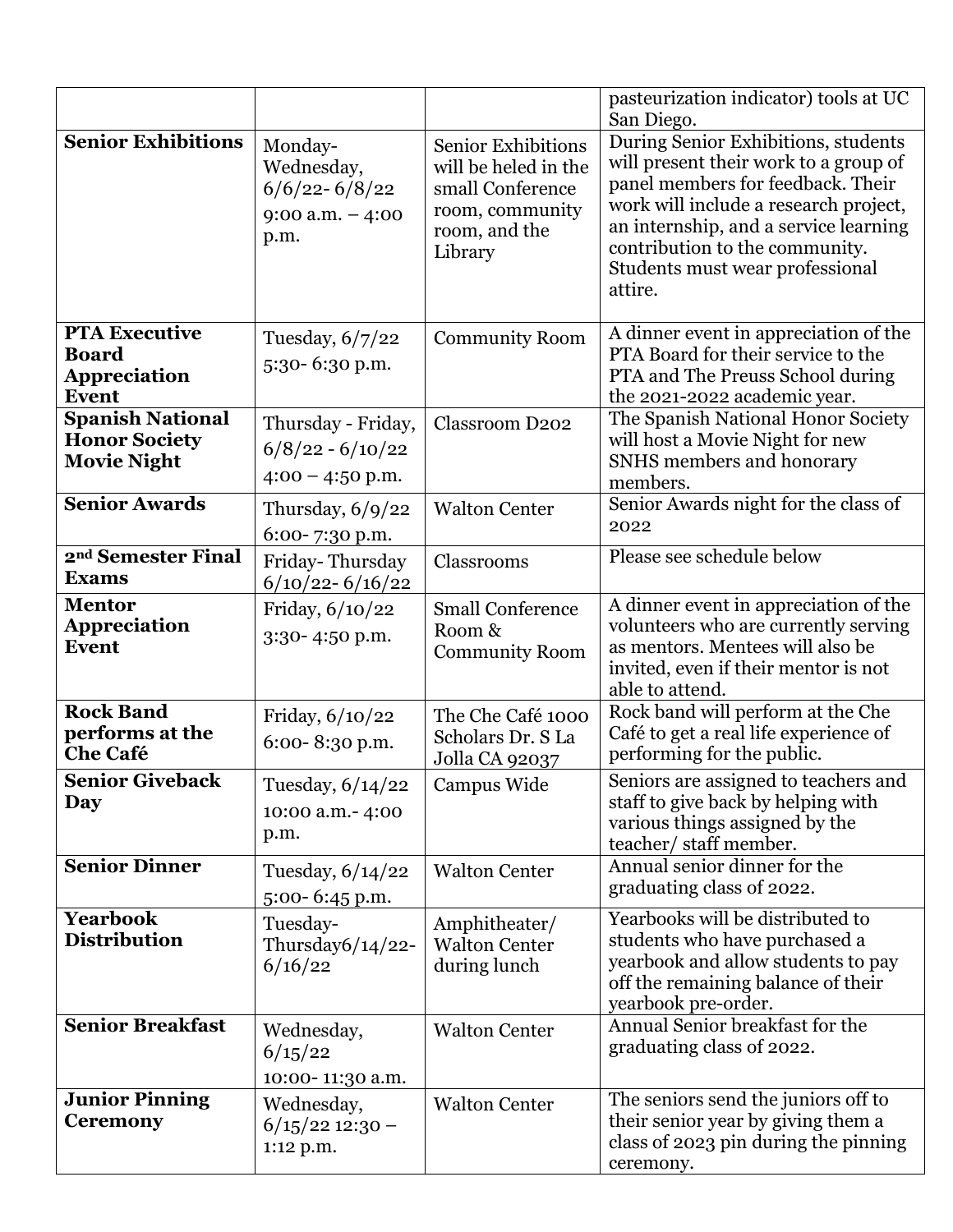| 8 <sup>th</sup> grade<br><b>Exhibition</b><br><b>Celebration</b><br>(Minimum Day) | Thursday,<br>6/16/22<br>10:00 a.m.-1:30<br>p.m.                    | Walton Center,<br>Classrooms<br>between B & C<br>building                | 8 <sup>th</sup> grade students will present their<br>exhibition projects to families and<br>guests. They will also be recognized<br>with a Certificate of Achievement<br>award for completion of their<br>exhibition at a ceremony. |
|-----------------------------------------------------------------------------------|--------------------------------------------------------------------|--------------------------------------------------------------------------|-------------------------------------------------------------------------------------------------------------------------------------------------------------------------------------------------------------------------------------|
| 2 <sup>nd</sup> Semester Ends                                                     | Thursday,<br>6/16/22                                               |                                                                          |                                                                                                                                                                                                                                     |
| <b>Graduation</b><br><b>Class of 2022</b>                                         | Thursday,<br>6/16/22<br>4:00-6:00 p.m.                             | <b>Manchester Field -</b><br>The Preuss School<br>UC San Diego<br>Campus | Graduation of the class of 2022                                                                                                                                                                                                     |
| <b>Last Day of School</b><br>(Minimum Day)                                        | Thursday,<br>6/16/22<br>10:00 a.m. - 1:28<br>p.m.                  |                                                                          | <b>Minimum Day</b><br><b>BLOCK1</b><br>10:00am-12:00pm<br><b>MS LUNCH</b><br>11:00-11:30<br><b>HS LUNCH</b><br>11:35 - 12:05<br><b>BLOCK7</b><br>12:05pm - 1:28pm                                                                   |
| <b>First Day of</b><br><b>Summer Break</b>                                        | Friday, 6/18/22                                                    |                                                                          | Have a fantastic summer break!                                                                                                                                                                                                      |
| <b>Summer School</b>                                                              | Tuesday, 6/21/22-<br>Friday, $7/15/22$<br>9:00 a.m. - 1:30<br>p.m. | The Preuss School<br>campus in various<br>classrooms.                    | Summer school will be held for<br>grades 9-11.                                                                                                                                                                                      |

## **Second Semester Final Exam Schedule**

| Friday $(B)$                                                                                              | Monday                                                                                          | Tuesday                                                                                         | Wednesday                                                                                                | Thursday                                              |
|-----------------------------------------------------------------------------------------------------------|-------------------------------------------------------------------------------------------------|-------------------------------------------------------------------------------------------------|----------------------------------------------------------------------------------------------------------|-------------------------------------------------------|
| June 10, 2022                                                                                             | June 13, 2022                                                                                   | June 14, 2022                                                                                   | June 15, 2022                                                                                            | June 16, 2022                                         |
| <b>BLOCK 5-Final</b>                                                                                      | <b>Block 1-Instruction</b>                                                                      | <b>Block 5-Instruction</b>                                                                      | <b>BLOCK 1- Final</b>                                                                                    | <b>Minimum Day</b>                                    |
| $10:00 - 11:30am$                                                                                         | $10:00 - 11:08$ am                                                                              | $10:00 - 11:08$ am                                                                              | $10:00 - 11:30am$                                                                                        | <b>BLOCK1</b>                                         |
| (90 minutes)                                                                                              | $(68 \text{ minutes})$                                                                          | $(68 \text{ minutes})$                                                                          | $(90 \text{ minutes})$                                                                                   | 10:00am-                                              |
| <b>Block 6-Instruction</b>                                                                                | <b>BLOCK 2-Final</b>                                                                            | <b>BLOCK 6-Final</b>                                                                            | <b>Block 2-Instruction</b>                                                                               | 12:00 <sub>pm</sub>                                   |
| $(68 \text{ minutes})$                                                                                    | (90 minutes)                                                                                    | (90 minutes)                                                                                    | $(68 \text{ minutes})$                                                                                   | <b>MS LUNCH</b>                                       |
| -MS Blk $6$<br>$11:35 - 12:02 \text{pm}$<br>(Lunch 12:02 -<br>$12:32 \text{pm}$ )<br>Blk 6 12:32 - 1:13pm | - MS Blk 2<br>$11:13 - 12:02$ pm<br>(Lunch 12:02 -<br>$12:32 \text{pm}$<br>Blk 2 12:32 - 1:15pm | - MS Blk 6<br>$11:13 - 12:02$ pm<br>(Lunch 12:02 -<br>$12:32 \text{pm}$<br>Blk 6 12:32 - 1:15pm | $- MS Blk 2$<br>$11:35 - 12:02 \text{pm}$<br>(Lunch 12:02 -<br>$12:32 \text{pm}$<br>Blk 2 12:32 - 1:13pm | $11:00 - 11:30$<br><b>HS LUNCH</b><br>$11:35 - 12:05$ |